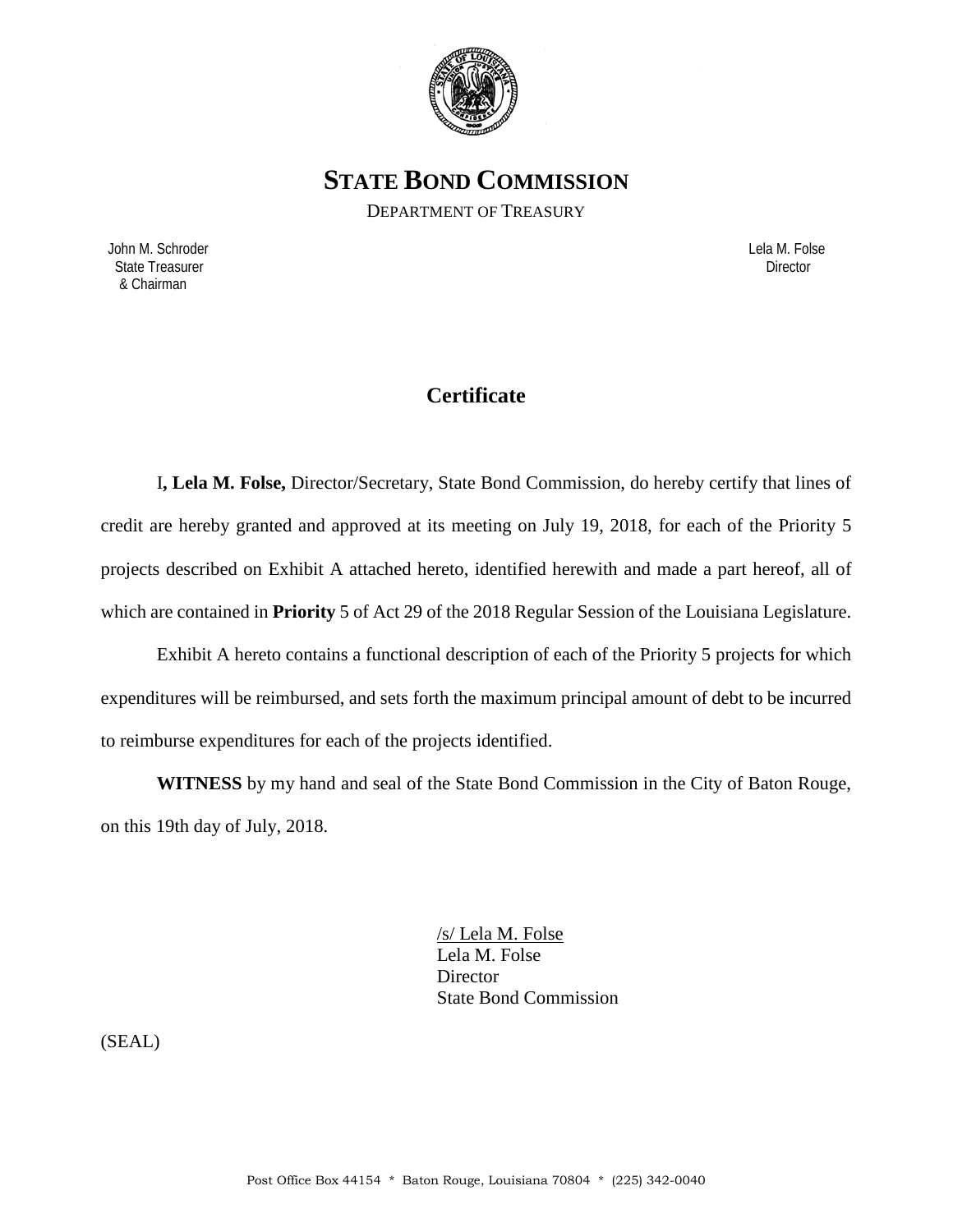### Act 29 of 2018 Regular Session **Priority 5 Noncash Line of Credit Recommendations ‐ State Projects**

July 2018 Meeting of the State Bond Commission

| <b>FY19</b><br><b>BDS</b>         | Schedule | <b>Agency Name</b>         | <b>Project Title</b>                                               | Parish(es) | <b>Priority 5</b><br>in Act 29 | Recommended<br><b>P5 NLOC</b> |
|-----------------------------------|----------|----------------------------|--------------------------------------------------------------------|------------|--------------------------------|-------------------------------|
| 1210                              | 01-107   | Division of Administration | Outpatient Clinics in Rapides Parish, Planning and<br>Construction | Rapides    | 121,700                        | 121,700                       |
| 1375                              | 01-107   |                            | Division of Administration Community Water Enrichment Program      | Statewide  | 5,000,000                      | 5,000,000                     |
| <b>Division of Administration</b> |          |                            |                                                                    |            | 5,121,700                      |                               |

|     |        |                                                        |                                                                                                                                                                                                      | Constal Destaction and Destaurtion Authority. |            | 12.50000   |
|-----|--------|--------------------------------------------------------|------------------------------------------------------------------------------------------------------------------------------------------------------------------------------------------------------|-----------------------------------------------|------------|------------|
| 156 | 01-109 | Coastal Protection and<br><b>Restoration Authority</b> | Lafitte Area Tidal Protection, Planning and Construction                                                                                                                                             | Jefferson                                     | 11,000,000 | 5.500.000  |
|     |        | <b>Restoration Authority</b>                           | Planning, Design, Right of Way and Construction of Levees, Iberia, Iberville, Lafourche,<br>Floodgates and Other Flood Control Systems (\$100,000,000 Pointe Coupee, St. Martin, St.<br>Local Match) | Mary, Terrebonne, West<br><b>Baton Rouge</b>  |            |            |
| 154 | 01-109 | Coastal Protection and                                 | Morganza to Gulf of Mexico Flood Control Feasibility Study, Ascension, Assumption,                                                                                                                   |                                               | 38,000,000 | 38,000,000 |

**43,500,000 Coastal Protection and Restoration Authority**

| 1347                                             | 01-124 | Louisiana Stadium and<br><b>Exposition District</b> | Zephyr Field Improvements                                                         | Jefferson  | 3,000,000  | 3.000.000  |
|--------------------------------------------------|--------|-----------------------------------------------------|-----------------------------------------------------------------------------------|------------|------------|------------|
| 1349                                             | 01-124 | Louisiana Stadium and<br><b>Exposition District</b> | Bayou Segnette Recreation Complex, Land Acquisition,<br>Planning and Construction | Jefferson  | 18,100,000 | 18,100,000 |
| <b>Louisiana Stadium and Exposition District</b> |        |                                                     |                                                                                   | 21.100.000 |            |            |

|     |                           |                                                       | <b>Department of Economic Development</b> |           | 7.000.000 |
|-----|---------------------------|-------------------------------------------------------|-------------------------------------------|-----------|-----------|
|     | Development               | Assistance                                            |                                           |           |           |
| 941 | 05-252 Office of Business | Economic Development Award Program for Infrastructure | Statewide                                 | 7.000.000 | 7.000.000 |

| 1148 | 06-263 | <b>Office of State Museum</b> | Construction of Civil Rights Museum, Planning and<br>Construction                            | Orleans        | 765,000    | 765,000    |
|------|--------|-------------------------------|----------------------------------------------------------------------------------------------|----------------|------------|------------|
| 407  | 06-264 | <b>Office of State Parks</b>  | Bayou Segnette State Park, Land Acquisition, Additional<br>Cabins, Planning and Construction | Jefferson      | 2,000,000  | 2,000,000  |
| 409  | 06-264 | <b>Office of State Parks</b>  | Tunica Hills State Preservation Area, Acquisition, Planning<br>and Construction              | West Feliciana | 10,242,100 | 10,242,100 |
| 411  | 06-264 | <b>Office of State Parks</b>  | Fort Pike State Historic Site, Planning and Construction                                     | Orleans        | 117,900    | 117,900    |
| 248  | 06-A20 | New Orleans City Park         | City Park Maintenance Complex Improvements, Planning<br>and Construction                     | Orleans        | 1,450,800  | 1,450,800  |

**14,575,800 Department of Culture, Recreation and Tourism**

| 382 | 07-270 IDOTD - Administration | LA 3034 Improvements                                                  | East Baton Rouge | 14,000,000 | 14,000,000 |
|-----|-------------------------------|-----------------------------------------------------------------------|------------------|------------|------------|
|     |                               |                                                                       |                  |            |            |
|     |                               |                                                                       |                  |            |            |
| 383 | 07-270 DOTD - Administration  | LA 1 Improvements, Phase 2, Planning, Engineering, Right of Lafourche |                  | 75.000.000 | 75.000.000 |
|     |                               | Way, Utilities and Construction                                       |                  |            |            |
|     |                               |                                                                       |                  |            |            |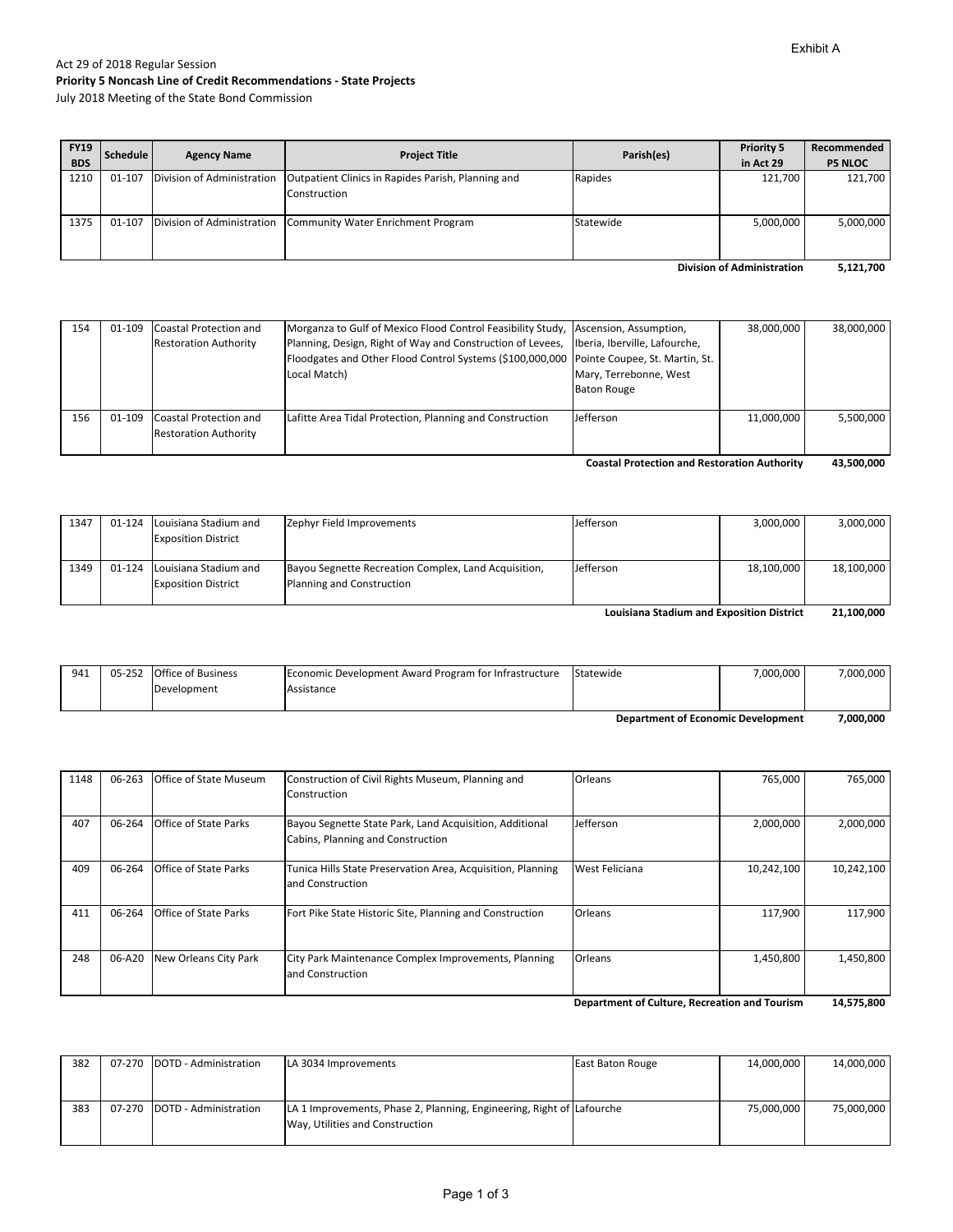#### Act 29 of 2018 Regular Session **Priority 5 Noncash Line of Credit Recommendations ‐ State Projects** July 2018 Meeting of the State Bond Commission

| <b>Schedule</b> | <b>Agency Name</b>            | <b>Project Title</b>                                                                                                                                                           | Parish(es)                                   | <b>Priority 5</b><br>in Act 29 | Recommended<br><b>P5 NLOC</b> |
|-----------------|-------------------------------|--------------------------------------------------------------------------------------------------------------------------------------------------------------------------------|----------------------------------------------|--------------------------------|-------------------------------|
| 07-270          | <b>DOTD - Administration</b>  | Pecue Lane/I-10 Interchange, Planning, Design, Rights of<br>Way, Utilities and Construction                                                                                    | East Baton Rouge                             | 34,000,000                     | 34,000,000                    |
| 07-270          | DOTD - Administration         | Hooper Road Widening and Sewer Improvements<br>(Blackwater Bayou to Sullivan Road) Planning, Engineering,<br><b>Utilities and Construction</b>                                 | East Baton Rouge                             | 9,575,000                      | 9,575,000                     |
| 07-270          | DOTD - Administration         | LA 44 Widening, I-10 to LA 22, Planning, Utilities, Right of<br>Way and Construction                                                                                           | Ascension                                    | 9,500,000                      | 9,500,000                     |
| 07-270          | DOTD - Administration         | Evaluation of Regional Freeway System Expansion                                                                                                                                | East Baton Rouge, West<br><b>Baton Rouge</b> | 2,500,000                      | 2,500,000                     |
| 07-270          | DOTD - Administration         | Highway 397 in Calcasieu Parish, North and South Turning<br>Lanes                                                                                                              | Calcasieu                                    | 2,000,000                      | 2,000,000                     |
| 07-270          | DOTD - Administration         | Highway Program (Up to \$4,000,000 for Secretary's<br>Emergency Fund)                                                                                                          | Statewide                                    | 50,000,000                     | 13,120,000                    |
| 07-274          | DOTD - Public<br>Improvements | Acadiana Gulf of Mexico Access Channel (AGMAC), Port of<br>Iberia, Planning, Design, Construction, Rights-of-Way,<br>Relocations and Utilities (Federal 4 Match \$100,000,000) | Iberia, Vermilion                            | 5,000,000                      | 3,500,000                     |
| 07-274          | DOTD - Public<br>Improvements | Comite River Diversion Canal Planning, Right of Way,<br><b>Utilities and Construction</b>                                                                                      | Ascension, East Baton Rouge,<br>Livingston   | 57,000,000                     | 57,000,000                    |
| 07-274          | DOTD - Public<br>Improvements | Bayou Dechene Reservoir, Planning, Land Acquisition and<br>Construction                                                                                                        | Caldwell                                     | 2,000,000                      | 2,000,000                     |
| 07-274          | DOTD - Public<br>Improvements | Water Resources Management Program, Studies, Planning<br>and Construction                                                                                                      | Statewide                                    | 1,000,000                      | 1,000,000                     |
|                 |                               |                                                                                                                                                                                |                                              |                                |                               |

**223,195,000 Department of Transportation and Development**

|     |        |                                       |                                                                                 | <b>Department of Public Safety and Corrections</b> |            | 18,929,800 |
|-----|--------|---------------------------------------|---------------------------------------------------------------------------------|----------------------------------------------------|------------|------------|
| 842 | 08-419 | Office of State Police                | Renovate Training Academy, Planning and Construction                            | <b>East Baton Rouge</b>                            | 16,175,000 | 16,175,000 |
| 171 | 08-416 | <b>Rayburn Correctional</b><br>Center | Security Perimeter Fence, Planning and Construction                             | Washington                                         | 2,033,100  | 2,033,100  |
| 212 | 08-402 | Louisiana State<br>Penitentiary       | Electrical Distribution System Upgrade, Planning and<br>Construction            | West Feliciana                                     | 25,500     | 25,500     |
| 211 | 08-402 | Louisiana State<br>Penitentiary       | Main Prison Shower and Cellblock Plumbing Upgrade,<br>Planning and Construction | West Feliciana                                     | 77,600     | 77.600     |
| 210 | 08-402 | Louisiana State<br>Penitentiary       | Emergency Water Filter System Replacement, Planning and<br>Construction         | West Feliciana                                     | 618,600    | 618,600    |

| 343 | 09-320 Office of Aging and Adult | Repair and Upgrade to Sewer System, Planning and                                             | East Feliciana | 2,580,000  | 2,580,000  |
|-----|----------------------------------|----------------------------------------------------------------------------------------------|----------------|------------|------------|
|     | Services                         | Construction                                                                                 |                |            |            |
|     |                                  |                                                                                              |                |            |            |
| 249 |                                  | 09-330 Office of Behavioral Health Central Louisiana State Hospital Relocation to Pinecrest, | Rapides        | 22,786,500 | 22,786,500 |
|     |                                  | Planning and Construction                                                                    |                |            |            |
|     |                                  |                                                                                              |                |            |            |
| 651 |                                  | 09-330 Office of Behavioral Health Center Building and Fire Alarm System Renovation and      | East Feliciana | 5.507.200  | 5.507.200  |
|     |                                  | Restoration, East Louisiana State Hospital, Planning and                                     |                |            |            |
|     |                                  | Construction                                                                                 |                |            |            |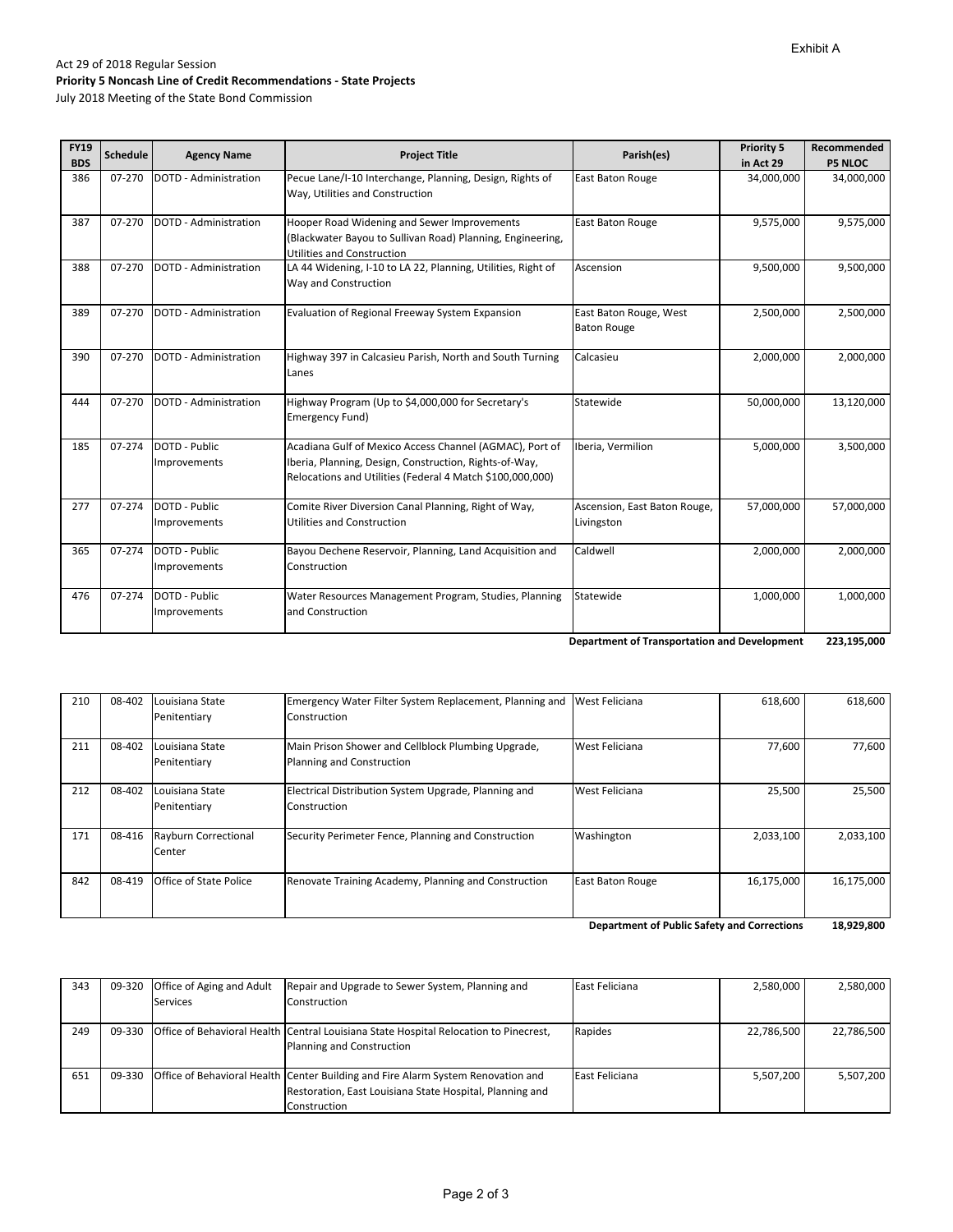## Act 29 of 2018 Regular Session **Priority 5 Noncash Line of Credit Recommendations ‐ State Projects**

| July 2018 Meeting of the State Bond Commission |  |
|------------------------------------------------|--|
|                                                |  |

| <b>FY19</b><br><b>BDS</b> | <b>Schedule</b> | <b>Agency Name</b> | <b>Project Title</b>                                                                                                             | Parish(es) | <b>Priority 5</b><br>in Act 29 | Recommended<br><b>P5 NLOC</b> |
|---------------------------|-----------------|--------------------|----------------------------------------------------------------------------------------------------------------------------------|------------|--------------------------------|-------------------------------|
| 652                       |                 |                    | 09-330 Office of Behavioral Health Fire Alarm System Replacement for Ten Buildings, Planning East Feliciana<br>land Construction |            | 2.453.200                      | 2,453,200                     |

**33,326,900 Louisiana Department of Health**

| 287                                  |  | 16-513 Office of Wildlife | Region 5/Lake Charles Office, Planning and Construction | Calcasieu | 10,160,600 | 10,160,600 |
|--------------------------------------|--|---------------------------|---------------------------------------------------------|-----------|------------|------------|
|                                      |  |                           |                                                         |           |            |            |
|                                      |  |                           |                                                         |           |            |            |
| 288                                  |  | 16-513 Office of Wildlife | Woodworth Central Office Complex                        | Rapides   | 11,709,900 | 11,709,900 |
|                                      |  |                           |                                                         |           |            |            |
|                                      |  |                           |                                                         |           |            |            |
| Department of Wildlife and Fisheries |  |                           |                                                         |           | 21,870,500 |            |

| 14   | 19-601                                                | <b>LSU Baton Rouge</b>                                                                                                                   | <b>LSU Memorial Tower Renovations</b>                                                                                         | East Baton Rouge | 2,000,000         | 2,000,000         |
|------|-------------------------------------------------------|------------------------------------------------------------------------------------------------------------------------------------------|-------------------------------------------------------------------------------------------------------------------------------|------------------|-------------------|-------------------|
| 23   | 19-601                                                | LSU Baton Rouge                                                                                                                          | Renovate Old Engineering Shops for Art Department,<br>Planning and Construction                                               | East Baton Rouge | 6,351,100         | 6,351,100         |
| 8    | 19-604S                                               | Shreveport                                                                                                                               | LSU Health Sciences Center Inpatient Critical Care Renovation, Planning and<br>Construction                                   | Caddo            | 3,428,200         | 3,428,200         |
| 46   | 19-607                                                | LSU Agricultural Center                                                                                                                  | Animal and Food Science Facilities Renovations and<br>East Baton Rouge<br>Modernizations, Phase II, Planning and Construction |                  | 168,500           | 168,500           |
| 56   | 19-610                                                | <b>LSU Health Care Services</b><br>Air Handling Unit Replacement, Chabert, Planning and<br>Terrebonne<br><b>Division</b><br>Construction |                                                                                                                               | 38,000           | 38,000            |                   |
| 492  | Southern University -<br>19-616<br><b>Baton Rouge</b> |                                                                                                                                          | Southern University Laboratory School Addition and<br>Upgrades, Planning and Construction                                     | East Baton Rouge | 6,306,400         | 6,306,400         |
| 493  | 19-616                                                | Southern University -<br><b>Baton Rouge</b>                                                                                              | Repair of Sloughing Off of Ravine, Planning and<br>Construction                                                               | East Baton Rouge | 1,000,600         | 1,000,600         |
| 1449 | 19-618                                                | Southern University -<br>Shreveport                                                                                                      | Workforce Training and Technology Center, Planning and<br>Construction                                                        | Caddo            | 476,000           | 476,000           |
| 723  | 19-623                                                |                                                                                                                                          | Grambling State University Library Replacement, Planning and Construction                                                     | Lincoln          | 7,500,000         | 7,500,000         |
| 35   | 19-631                                                | Northwestern State<br>University                                                                                                         | South Jefferson Street Extension                                                                                              | Natchitoches     | 59,000            | 59,000            |
| 175  | 19-640                                                | University of Louisiana -<br>Lafayette                                                                                                   | Fletcher Hall Exterior Repairs, Planning and Construction                                                                     | Lafayette        | 186,300           | 186,300           |
| 1219 | 19-657                                                | Natchitoches<br>Louisiana School for Math,<br>New Dormitory Building, Planning and Construction<br>Science and the Arts                  |                                                                                                                               | 23,360,100       | 23,360,100        |                   |
| 1352 | 19-671                                                | <b>Board of Regents</b>                                                                                                                  | Land Acquisition for Post Secondary Educational Institutions Statewide<br>2,000,000                                           |                  | 2,000,000         |                   |
|      |                                                       |                                                                                                                                          |                                                                                                                               |                  | A Falconato<br>n. | <b>ED 874 200</b> |

**52,874,200 Department of Education**

**Total P5 NLOC Recommended 441,493,900**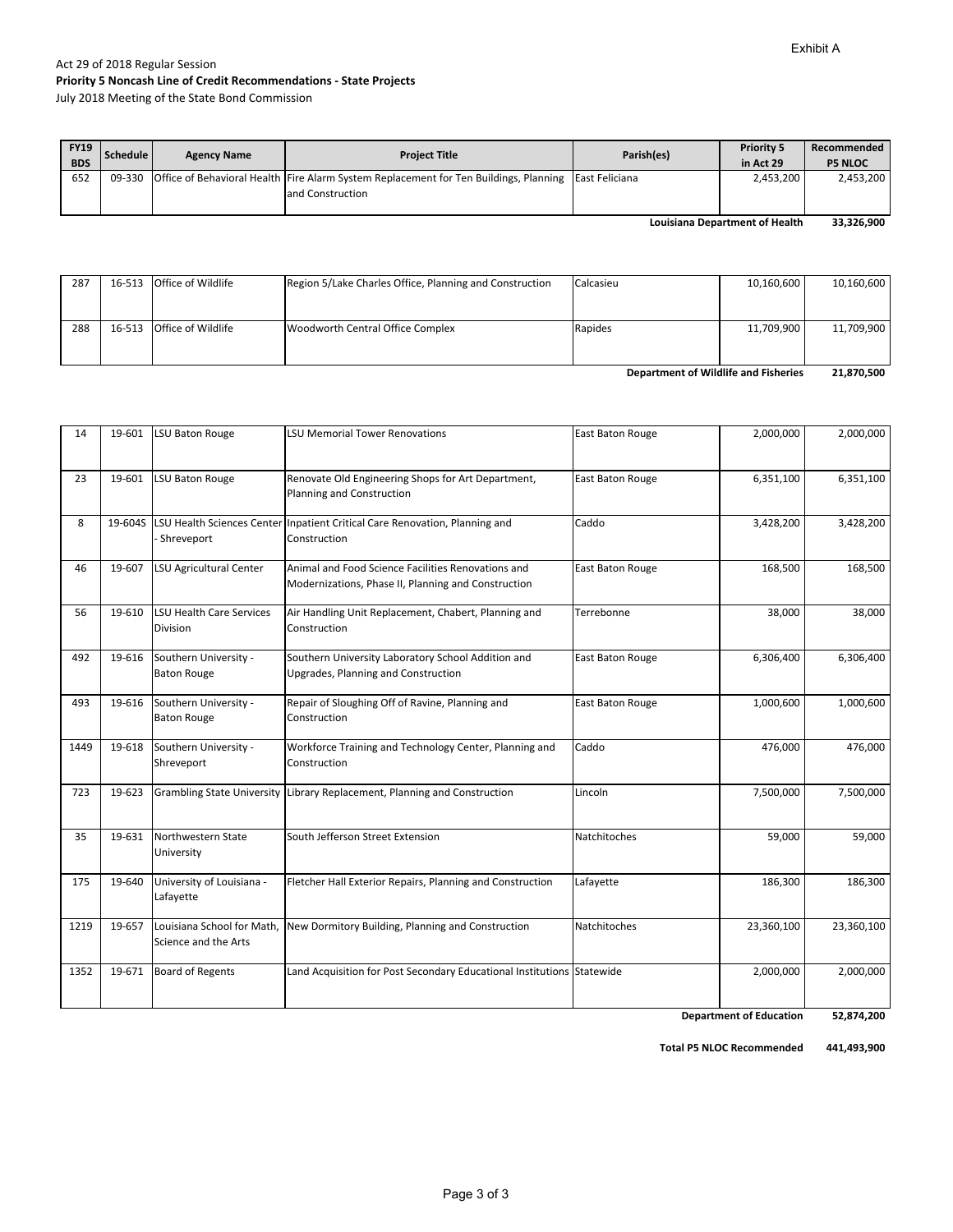July 2018 Meeting of the State Bond Commission

| <b>FY19</b><br><b>BDS</b> | Schedule                                           | <b>Agency Name</b>                     | <b>Project Title</b>                                                                                                                                         | Parish(es)                                      | <b>Priority 5</b><br>in Act 29 | Recommended<br><b>P5 NLOC</b> |
|---------------------------|----------------------------------------------------|----------------------------------------|--------------------------------------------------------------------------------------------------------------------------------------------------------------|-------------------------------------------------|--------------------------------|-------------------------------|
| 619                       | 36-L13                                             | Pontchartrain Levee<br><b>District</b> | Lake Pontchartrain West Shore Hurricane Protection<br>Project                                                                                                | St. Charles, St. James, St. John<br>the Baptist | 8,500,000                      | 8,500,000                     |
| 1083                      | 36-L13                                             | Pontchartrain Levee<br><b>District</b> | East St. Charles Urban Flood Control Project                                                                                                                 | St. Charles, St. John the<br><b>Baptist</b>     | 500,000                        | 500,000                       |
| 399                       | $36 - 116$                                         | South Lafourche Levee<br>District      | Larose to Golden Meadow Hurricane Protection System,<br>Planning and Construction                                                                            | Lafourche                                       | 12,000,000                     | 12,000,000                    |
| 1180                      | 36-L25<br>Grand Isle Independent<br>Levee District |                                        | Breakwater Protection, Planning and Construction                                                                                                             | Jefferson                                       | 678,700                        | 678,700                       |
| 1046                      | 36-P03<br>Greater Baton Rouge Port<br>Commission   |                                        | Inland Rivers Marine Terminal Dock and Access Roadway<br>Construction Project, Planning and Construction                                                     | <b>West Baton Rouge</b>                         | 15,652,600                     | 15,652,600                    |
| 367                       | 36-P17<br>Port of New Orleans                      |                                        | Milan Upland Yard Improvements                                                                                                                               | Orleans                                         | 9,601,100                      | 9,601,100                     |
| 368                       | 36-P17                                             | Port of New Orleans                    | Cruise Ship Terminal, Planning and Construction                                                                                                              | Orleans                                         | 6,690,000                      | 6,690,000                     |
| 621                       | 36-P21                                             | Port of South Louisiana                | Globalplex Rail Siding (\$5,577,932 Local/Federal/Other<br>Match)                                                                                            | St. John the Baptist                            | 2,516,800                      | 2,516,800                     |
| 554                       | 36-P23<br>Terrebonne Port<br>Commission            |                                        | Slip Dredging, Houma Navigation Canal Dredging and<br>Improvements for Terrebonne Port Commission<br>Government Multi-Use Complex, Planning and Construction | Terrebonne                                      | 2,770,300                      | 2,770,300                     |
| 285                       | 36-P43                                             |                                        | Columbia Port Commission Railroad Spur, Planning and Construction                                                                                            | Caldwell                                        | 1,841,000                      | 1,841,000                     |

**60,750,500 Levee Districts and Ports**

| 310  | 50-J08     | <b>Bossier Parish</b> | Sewerage District No. 1 of the Parish of Bossier, Planning<br><b>Bossier</b><br>and Construction (\$28,000,000 Local Match)                                        |                | 255,000   | 255,000   |
|------|------------|-----------------------|--------------------------------------------------------------------------------------------------------------------------------------------------------------------|----------------|-----------|-----------|
| 314  | 50-J08     | <b>Bossier Parish</b> | Extension of Crouch Road to Swan Lake<br>Road/Reconstruction of Swan Lake Road To I-220, Planning<br>and Construction (Local Match Required)                       | <b>Bossier</b> | 124,200   | 124,200   |
| 616  | $50 - 121$ | Franklin Parish       | Franklin Parish Activity Center, Planning and Construction<br>(\$250,000 Local Match)                                                                              | Franklin       | 1,360,000 |           |
| 1223 | 50-J22     | <b>Grant Parish</b>   | Southern Grant Sewerage System Improvements, Study,<br>Design, Planning and Construction                                                                           | Grant          | 1,597,100 | 1,597,100 |
| 61   | $50 - 126$ | Jefferson Parish      | Ames Boulevard Widening from Two Lanes to Three Lanes<br>between Barataria Boulevard and Bayou Boeuf Drive (2.0<br>miles) with Installation of Subsurface Drainage | Jefferson      | 3,576,300 | 3,576,300 |
| 67   | 50-J26     | Jefferson Parish      | Bonnabel Canal Rehabilitation and Bank Stabilization<br>(Veterans Boulevard to West Esplanade), Planning and<br>Construction                                       | Jefferson      | 370,800   | 370,800   |
| 86   | $50 - 126$ | Jefferson Parish      | Gretna Government Complex Parking Lot, Planning and<br>Construction                                                                                                | Jefferson      | 328,400   | 328,400   |
| 89   | 50-J26     | Jefferson Parish      | Kennedy Heights Playground Improvements, Planning and<br>Construction                                                                                              | Jefferson      | 65,000    | 65,000    |
| 90   | $50 - 126$ | Jefferson Parish      | Lafreniere Park Marsh Island Restoration, Planning and<br>Construction                                                                                             | Jefferson      | 1,125,000 | 1,125,000 |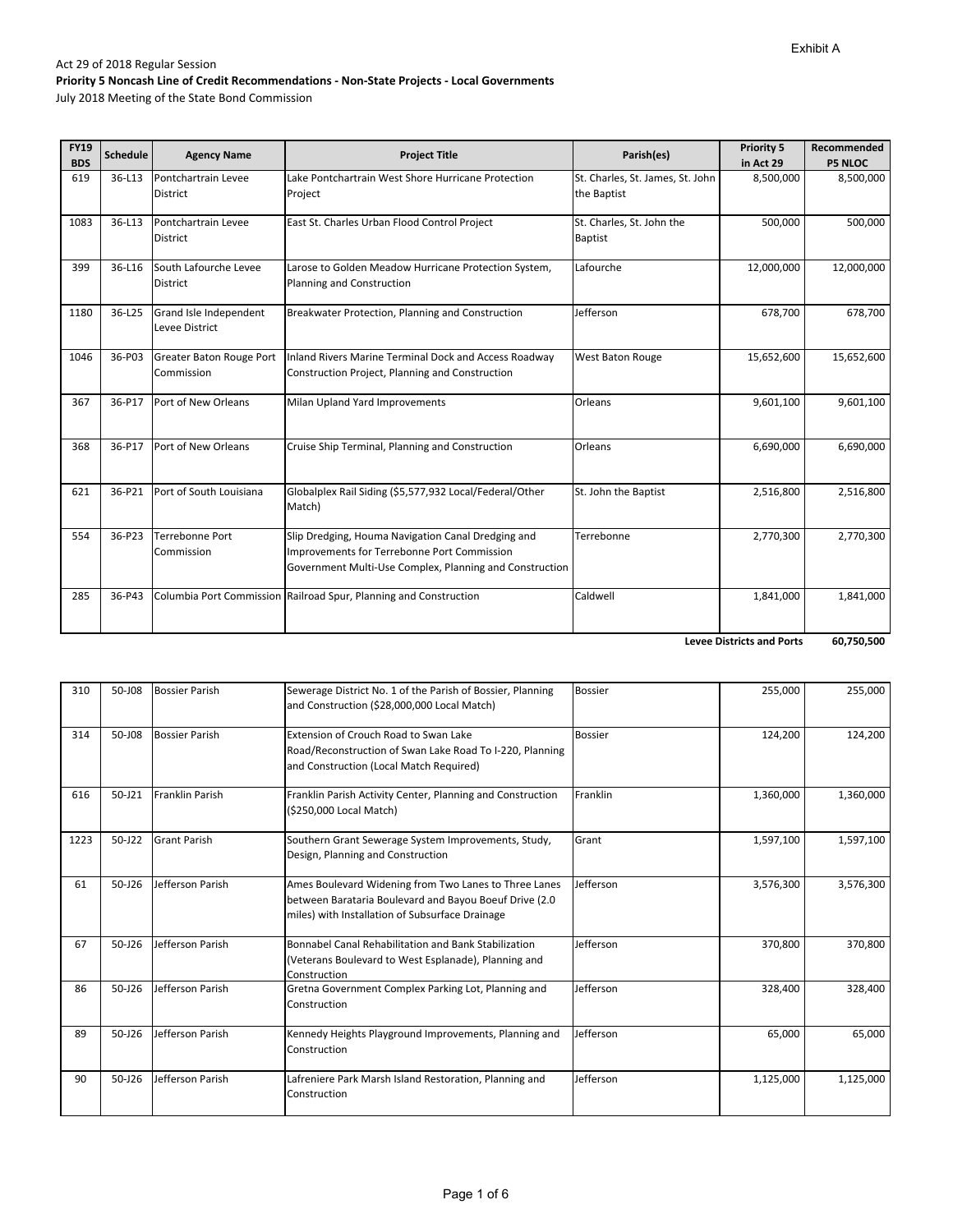July 2018 Meeting of the State Bond Commission

| <b>FY19</b><br><b>BDS</b> | <b>Schedule</b> | <b>Agency Name</b> | <b>Project Title</b>                                                                                                                                                                                  | Parish(es) | <b>Priority 5</b><br>in Act 29 | Recommended<br><b>P5 NLOC</b> |
|---------------------------|-----------------|--------------------|-------------------------------------------------------------------------------------------------------------------------------------------------------------------------------------------------------|------------|--------------------------------|-------------------------------|
| 96                        | $50 - 126$      | Jefferson Parish   | Latigue Street Roadway Improvements, Planning and<br>Construction                                                                                                                                     | Jefferson  | 70.000                         | 70,000                        |
| 102                       | $50 - 126$      | Jefferson Parish   | Parc des Familles, Construction of Utilities, Restrooms,<br>Pavilions and Roadways in Raw Undeveloped Wooded Area<br>in Order to Initiate Construction of Regional Park, Planning<br>and Construction | Jefferson  | 743,300                        | 743,300                       |
| 105                       | $50 - 126$      | Jefferson Parish   | Riverside Senior Center, Planning and Construction                                                                                                                                                    | Jefferson  | 1,455,000                      | 1,455,000                     |
| 110                       | $50 - 126$      | Jefferson Parish   | South Kenner Road Rehabilitation from Live Oak Boulevard<br>to River Road, Planning and Construction                                                                                                  | Jefferson  | 4,794,400                      | 4,794,400                     |
| 112                       | $50 - 126$      | Jefferson Parish   | Waggaman Playground Improvements, Planning and<br>Construction                                                                                                                                        | Jefferson  | 50,000                         | 50,000                        |
| 116                       | $50 - 126$      | Jefferson Parish   | Woodmere Community Center, Real Estate Acquisition,<br>Jefferson<br>Planning and Construction (\$15,000 Local Match)                                                                                  |            | 191,800                        | 191,800                       |
| 137                       | $50 - 126$      | Jefferson Parish   | Preservation and Restoration of Historic Structures for<br>Hope Haven/Madonna Manor Campus, Planning and<br>Construction                                                                              | Jefferson  | 4,000,000                      | 4,000,000                     |
| 150                       | 50-J28          | Lafayette Parish   | Kaliste Saloom Widening                                                                                                                                                                               | Lafayette  | 10,633,300                     | 10,633,300                    |
| 151                       | 50-J28          | Lafayette Parish   | Governmental Complex, Jail Physical Plant Upgrade,<br>Planning and Construction (\$4,980,000 Non-State Match)                                                                                         | Lafayette  | 99,700                         | 99,700                        |
| 740                       | $50 - 129$      | Lafourche Parish   | South Lafourche Airport Corridor Project                                                                                                                                                              | Lafourche  | 122,000                        | 122,000                       |
| 451                       | 50-J32          | Livingston Parish  | Cook Road Extension Economic Development Corridor<br>(Pete's Highway Frontage Road)                                                                                                                   | Livingston | 2,660,900                      | 2,660,900                     |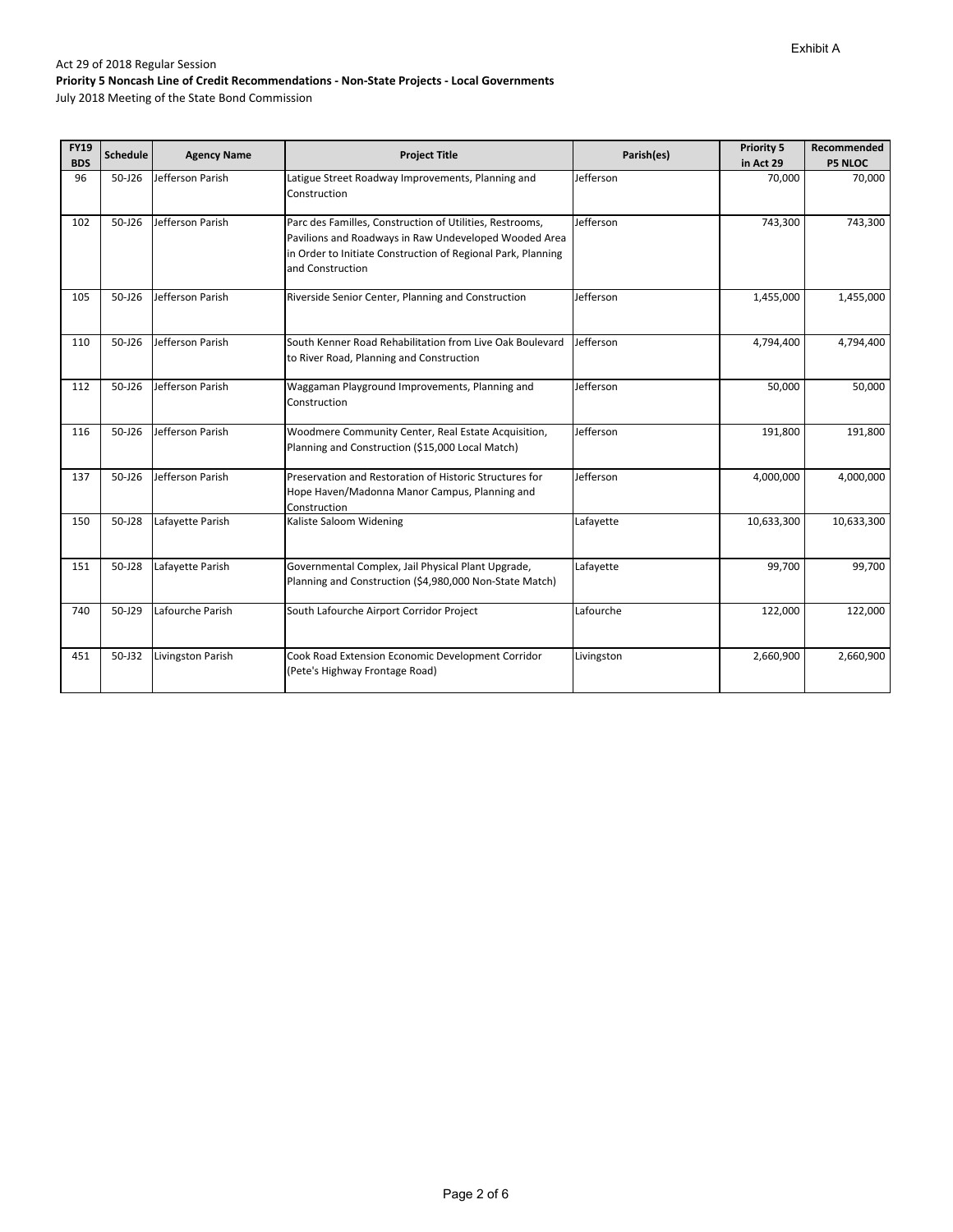July 2018 Meeting of the State Bond Commission

| <b>FY19</b><br><b>BDS</b> | Schedule                                                                                                   | <b>Agency Name</b>                                                                      | <b>Project Title</b>                                                                                                                   | Parish(es)   | <b>Priority 5</b><br>in Act 29 | Recommended<br><b>P5 NLOC</b> |
|---------------------------|------------------------------------------------------------------------------------------------------------|-----------------------------------------------------------------------------------------|----------------------------------------------------------------------------------------------------------------------------------------|--------------|--------------------------------|-------------------------------|
| 1116                      | 50-J34                                                                                                     | Morehouse Parish                                                                        | Public Works Center, Planning and Construction                                                                                         | Morehouse    | 325,000                        | 325,000                       |
| 533                       | 50-J35                                                                                                     | Natchitoches Parish                                                                     | Resurfacing of Blanchard Road, Planning and Construction                                                                               | Natchitoches | 280,000                        | 280,000                       |
| 534                       | 50-J35                                                                                                     | Natchitoches Parish                                                                     | Old River Bridge, Planning and Construction                                                                                            | Natchitoches | 610,000                        | 610,000                       |
| 537                       | 50-J35                                                                                                     | Natchitoches Parish                                                                     | Resurfacing of Roads in Payne Subdivision, Planning and<br>Construction                                                                | Natchitoches | 300,000                        | 300,000                       |
| 538                       | 50-J35                                                                                                     | Natchitoches Parish<br>Natchitoches<br>Resurfacing of Fish Hatchery Road                |                                                                                                                                        | 125,000      | 125,000                        |                               |
| 219                       | 50-J38                                                                                                     | <b>Plaquemines Parish</b>                                                               | Empire Bridge Lighting, Planning and Construction                                                                                      | Plaquemines  | 100,000                        | 100,000                       |
| 870                       | $50 - 143$<br>Sabine Parish                                                                                |                                                                                         | Plainview Road Rehabilitation, Planning and Construction                                                                               | Sabine       | 4,305,600                      | 4,305,600                     |
| 1041                      | St. Helena Parish<br>St. Helena<br>50-J46<br>Audubon Library, Planning and Construction                    |                                                                                         | 250,000                                                                                                                                | 250,000      |                                |                               |
| 441                       | 50-J47<br>St. James Parish<br>St. James Parish Land Acquisition, Planning and<br>St. James<br>Construction |                                                                                         |                                                                                                                                        | 4,000,000    | 4,000,000                      |                               |
| 442                       | 50-J47                                                                                                     | St. James Parish                                                                        | Blind River Freshwater Diversion                                                                                                       | St. James    | 350,000                        | 350,000                       |
| 510                       | 50-J51                                                                                                     | St. Mary Parish                                                                         | Reconstruction of Charenton Beach Road from LA Hwy 87<br>to the West Atchafalaya Basin Protection Levee, Planning<br>and Construction  | St. Mary     | 500,000                        | 500,000                       |
| 1404                      | 50-J51                                                                                                     | St. Mary Parish                                                                         | Infrastructure Improvements and Construction of a<br>Welding Training Center Facility at the Charenton Canal<br><b>Industrial Park</b> | St. Mary     | 527,000                        | 27,000                        |
| 967                       | 50-J52                                                                                                     | St. Tammany Parish                                                                      | University Square Learning Center Facilities, Planning and<br>Construction                                                             | St. Tammany  | 10,630,000                     | 10,630,000                    |
| 1025                      | 50-J55                                                                                                     | <b>Terrebonne Parish</b>                                                                | South Louisiana Wetland Discovery Center - Phase 2 - Bayou Terrebonne<br>Country Institute, Planning and Construction                  |              | 740,000                        | 740,000                       |
| 1102                      | 50-J55                                                                                                     | Terrebonne Parish                                                                       | Bayou LaCarpe Watershed Project, Location C, Design and<br>Construction                                                                | Terrebonne   | 750,000                        | 750,000                       |
| 1184                      | 50-J55                                                                                                     | Terrebonne Sports Complex, Planning and Construction<br>Terrebonne Parish<br>Terrebonne |                                                                                                                                        | 1,984,000    | 1,984,000                      |                               |
| 976                       | 50-J58                                                                                                     | Visitor Center, Planning and Construction<br>Vernon Parish<br>Vernon                    |                                                                                                                                        | 350,000      | 350,000                        |                               |
| 981                       | 50-J58                                                                                                     | Vernon Parish                                                                           | Vernon/Fort Polk Thoroughfare Plan, Planning and<br>Construction                                                                       | Vernon       | 7,461,500                      | 7,461,500                     |

**66,710,300 Parishwide**

| 570 |              | 50-M05 Alexandria | Sugarhouse Road/Eddie Williams Boulevard to LA Highway<br>1, Phase I and II, Planning and Construction (\$5,000,000<br>Local Match) | Rapides    | 7.620.000 | 7,620,000 |
|-----|--------------|-------------------|-------------------------------------------------------------------------------------------------------------------------------------|------------|-----------|-----------|
| 257 | 50-M06 Amite |                   | Town of Amite City Water Improvement Project, Planning<br>land Construction                                                         | Tangipahoa | 600.000   | 600.000   |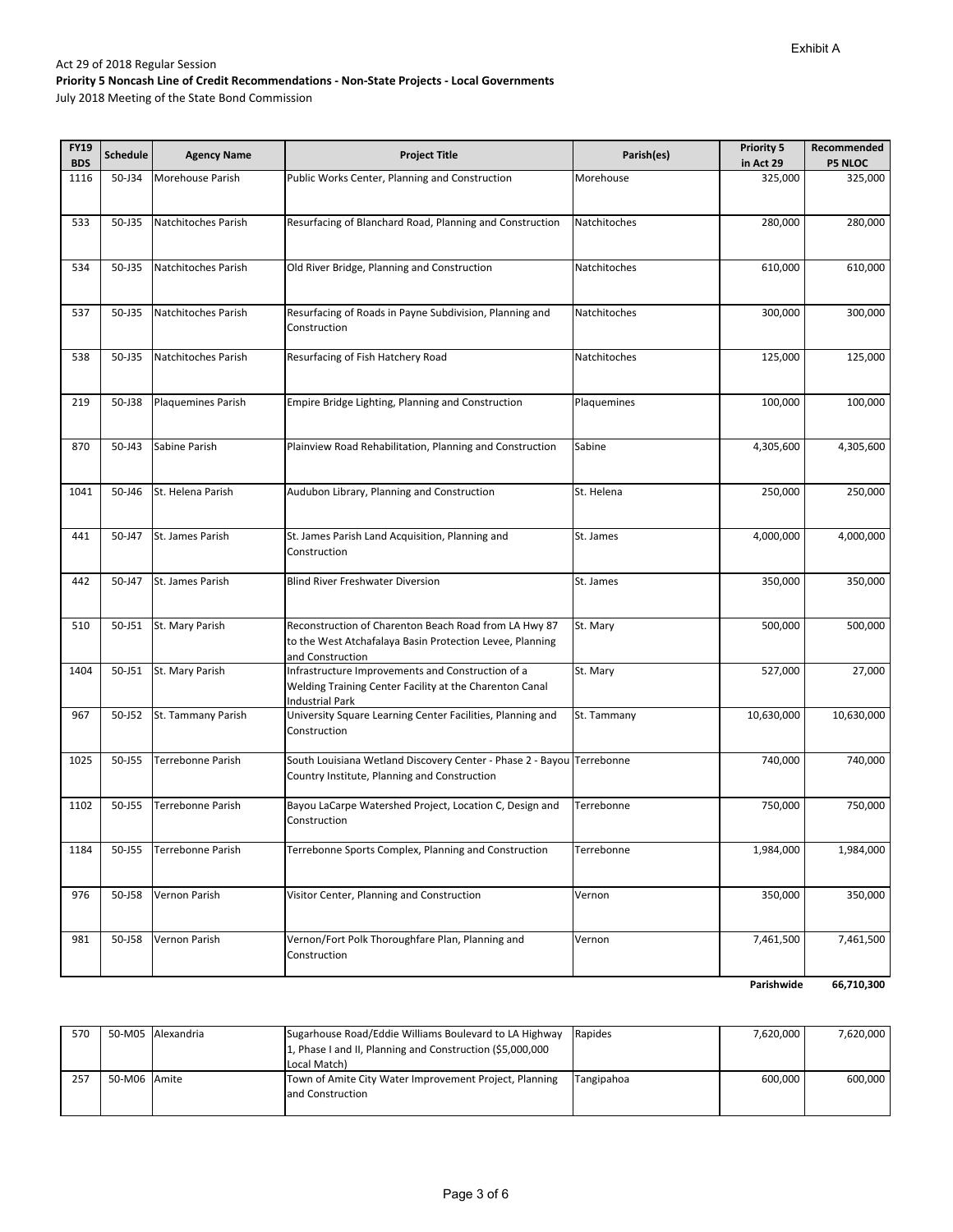July 2018 Meeting of the State Bond Commission

| <b>FY19</b> | Schedule | <b>Agency Name</b>   |                                                                                                                                                                       | Parish(es)<br><b>Project Title</b> |           | Recommended    |
|-------------|----------|----------------------|-----------------------------------------------------------------------------------------------------------------------------------------------------------------------|------------------------------------|-----------|----------------|
| <b>BDS</b>  |          |                      |                                                                                                                                                                       |                                    | in Act 29 | <b>P5 NLOC</b> |
| 863         | 50-M19   | Bastrop              | Bastrop City Hall - Roof Construction and Green Lighting,<br>Planning and Construction                                                                                | Morehouse                          | 20,000    | 20,000         |
| 1133        |          | 50-M32 Broussard     | Reconstruct South Bernard Road From LA Hwy 182 to US<br>Hwy 90, Planning and Construction                                                                             | Lafayette                          | 4,000,000 | 4,000,000      |
| 1339        | 50-M43   | Cheneyville          | After School Education Center, Planning and Construction                                                                                                              | Rapides                            | 510,000   | 510,000        |
| 1057        | 50-M60   | Delcambre            | Water Distribution and Storage System Improvements,<br>Planning and Construction                                                                                      | Vermilion                          | 216,500   | 216,500        |
| 464         | 50-M65   | DeRidder             | Community Recreational Building and Shelter, Planning and<br>Construction and/or Acquisition and Rehabilitation of the<br>Existing Facility (\$1,500,000 Local Match) | Beauregard                         | 2,063,100 | 2,063,100      |
| 467         | 50-M65   | DeRidder             | Education and Job Training Center, Planning and<br>Construction                                                                                                       | Beauregard                         | 205,000   | 205,000        |
| 1163        | 50-M70   | Doyline              | Village of Doyline Wastewater Treatment Facility Upgrades                                                                                                             | Webster                            | 370,000   | 370,000        |
| 296         | 50-M94   | Franklin             | Renovation of Old Crowell Elementary Building, Planning<br>St. Mary<br>and Construction                                                                               |                                    | 1,065,300 | 1,065,300      |
| 1141        |          | 50-MA3 Golden Meadow | Lafourche<br>Median Turning Lane near Town Hall                                                                                                                       |                                    | 16,400    | 16,400         |
| 1143        | 50-MA3   | <b>Golden Meadow</b> | Upgrade to North Sewerage Treatment Plant, Planning and<br>Construction                                                                                               | 159,800<br>Lafourche               |           | 159,800        |
| 1269        | 50-MB1   | <b>Grand Isle</b>    | Jefferson<br>Historic Recreation Center/Community Center, Planning<br>and Construction                                                                                |                                    | 824,600   | 824,600        |
| 252         | 50-MB5   | Gretna               | City Hall Exterior and Interior Renovation, Planning and<br>Construction                                                                                              | Jefferson                          | 2,960,900 | 2,960,900      |
| 462         |          | 50-MD1 Hornbeck      | <b>Emergency Connection with West Vernon Waterworks</b><br>District and Inline Booster Station, Planning and<br>Construction                                          | Vernon                             | 95,700    | 95,700         |
| 304         | 50-ME6   | Jonesville           | Renovations to National Guard Armory Building                                                                                                                         | Catahoula                          | 285,700   | 285,700        |
| 1101        |          | 50-ME6 Jonesville    | Pumping Station Upgrade, Planning and Construction                                                                                                                    | Catahoula                          | 55,000    | 55,000         |
| 575         | 50-MF9   | Lake Charles         | Lakefront Development                                                                                                                                                 | Calcasieu                          | 200,000   | 200,000        |
| 579         | 50-MF9   | Lake Charles         | Wastewater Treatment Plant, Plant B/C Force Main<br>Segment No. 2, Planning and Construction (\$4,195,000<br>Local Match)                                             | Calcasieu                          | 5,530,000 | 5,530,000      |
| 580         | 50-MF9   | Lake Charles         | Infrastructure Improvements for Economic Development,<br>Calcasieu<br>Planning and Construction (\$2,000,000 Local Match)                                             |                                    | 2,250,000 | 2,250,000      |
| 609         |          | 50-MH9 Mangham       | <b>Mangham Recreation Complex</b><br>Richland                                                                                                                         |                                    | 1,020,000 | 1,020,000      |
| 688         | 50-MI1   | Mansfield            | Wastewater Collection System Improvements, Planning and DeSoto<br>Construction                                                                                        | 50,000                             |           | 50,000         |
| 374         | 50-MI4   | Maringouin           | Governmental/Multi-Purpose Facility, Planning and<br>Construction                                                                                                     | Iberville                          | 300,000   | 300,000        |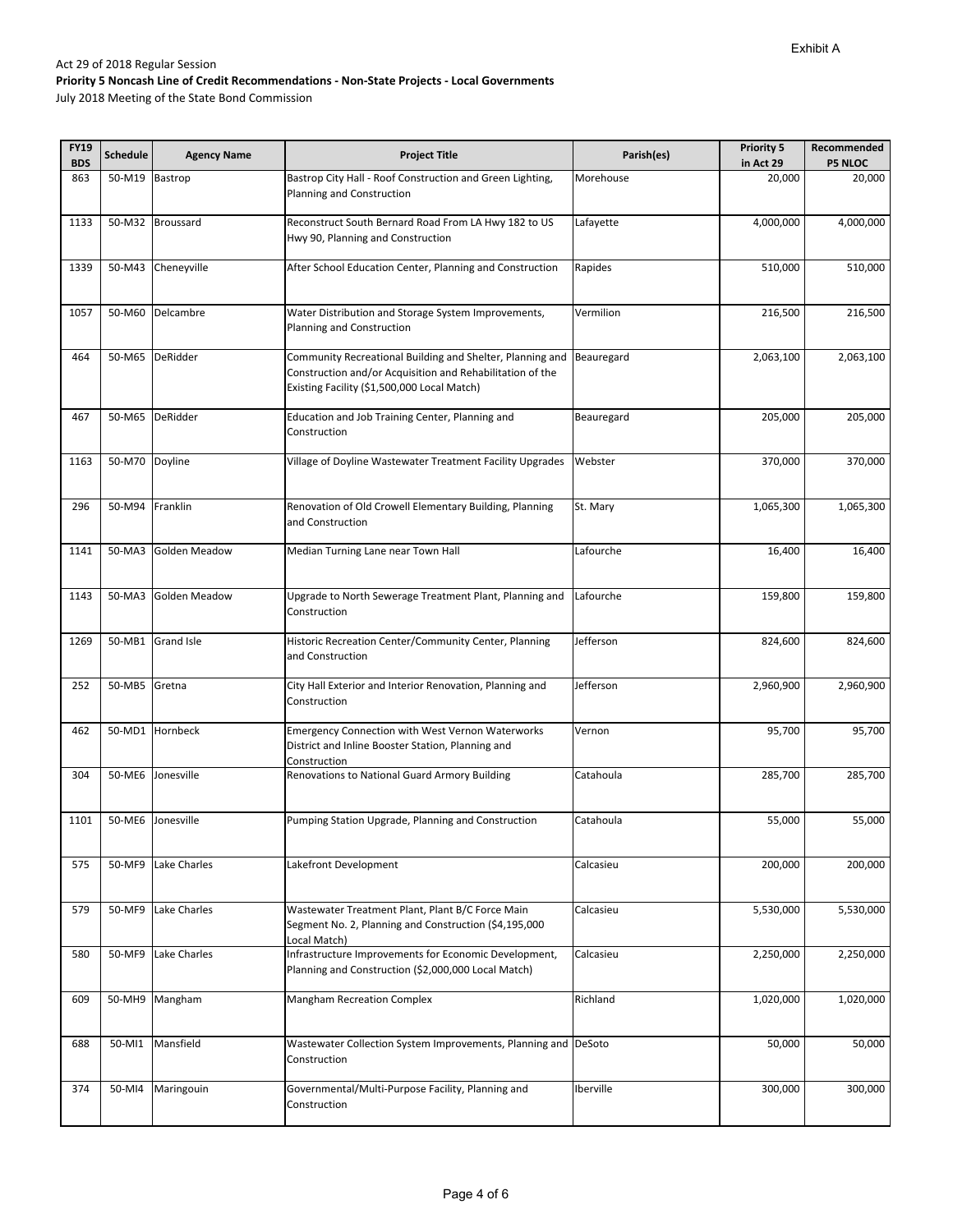July 2018 Meeting of the State Bond Commission

| <b>FY19</b><br><b>BDS</b> | <b>Schedule</b> | <b>Agency Name</b>   | <b>Project Title</b>                                              | Parish(es)     | <b>Priority 5</b><br>in Act 29 | Recommended<br><b>P5 NLOC</b> |
|---------------------------|-----------------|----------------------|-------------------------------------------------------------------|----------------|--------------------------------|-------------------------------|
| 238                       | 50-MJ5          | Minden               | Potable Water Ground Storage Tank, Planning and                   | Webster        | 686,300                        | 686,300                       |
|                           |                 |                      | Construction                                                      |                |                                |                               |
| 1235                      | 50-MJ6          | Monroe               | -20 Interchange Improvement and Kansas Garrett                    | Ouachita       | 25,600,000                     | 25,600,000                    |
|                           |                 |                      | Connector, Kansas Lane Connector, Planning and                    |                |                                |                               |
|                           |                 |                      | Construction (\$1,000,000 Local and \$6,000,000 Federal           |                |                                |                               |
|                           |                 |                      | Match)                                                            |                |                                |                               |
| 1240                      | 50-MJ6          | Monroe               | Downtown Development District Facilities and                      | Ouachita       | 100,000                        | 100,000                       |
|                           |                 |                      | Infrastructure for River Front, Design and Construction           |                |                                |                               |
| 672                       | 50-ML3          | <b>New Orleans</b>   | West Bank Park Improvements and George W. Carver                  | Orleans        | 12,325,400                     | 12,325,400                    |
|                           |                 |                      | Playground Renovations, Including New Soccer and                  |                |                                |                               |
|                           |                 |                      | Recreational Facilities, and Skateboard Park Planning and         |                |                                |                               |
|                           |                 |                      | Construction                                                      |                |                                |                               |
| 680                       | 50-ML3          | New Orleans          | Algiers Playgrounds and Parks, Renovation of Restrooms,           | Orleans        | 49,100                         | 49,100                        |
|                           |                 |                      | Lighting, Fencing, and Playground Equipment                       |                |                                |                               |
| 1189                      | 50-MM5 Olla     |                      | Downtown Area Sidewalk, Ramps, Curbing, and Fencing               | LaSalle        | 200,000                        | 200,000                       |
|                           |                 |                      | Enhancements                                                      |                |                                |                               |
| 642                       |                 | 50-MM9 Patterson     |                                                                   | St. Mary       | 460,000                        | 460,000                       |
|                           |                 |                      | Replacement of Water and Gas Meters in Patterson,                 |                |                                |                               |
|                           |                 |                      | Planning and Construction                                         |                |                                |                               |
| 401                       |                 | 50-MN5 Plain Dealing | Wastewater Treatment Plant Improvement, Planning and              | <b>Bossier</b> | 277,900                        | 277,900                       |
|                           |                 |                      | Construction                                                      |                |                                |                               |
|                           |                 |                      |                                                                   |                |                                |                               |
| 899                       | 50-MO8 Rayne    |                      | Martin Luther King Community Center Improvements,                 | Acadia         | 315,000                        | 315,000                       |
|                           |                 |                      | Planning and Construction                                         |                |                                |                               |
|                           |                 |                      |                                                                   |                |                                |                               |
| 1204                      | 50-MO9          | Rayville             | Water Service Facilities for Economic Development,                | Richland       | 8,022,300                      | 8,022,300                     |
|                           |                 |                      | Planning and Construction                                         |                |                                |                               |
|                           |                 |                      |                                                                   |                |                                |                               |
| 461                       |                 | 50-MQ1 Rosepine      | Rosepine Wastewater Treatment Plant Improvement,                  | Vernon         | 1,610,000                      | 1,610,000                     |
|                           |                 |                      | Planning and Construction                                         |                |                                |                               |
|                           |                 |                      |                                                                   |                |                                |                               |
| 760                       | 50-MR1          | Shreveport           | C.C. Antoine Park, Planning and Construction                      | Caddo          | 622,700                        | 622,700                       |
|                           |                 |                      |                                                                   |                |                                |                               |
| 634                       | 50-MS5          | Springhill           | Wastewater Collection System Improvements, Planning and Webster   |                | 70,000                         | 70,000                        |
|                           |                 |                      | Construction                                                      |                |                                |                               |
|                           |                 |                      |                                                                   |                |                                |                               |
| 1348                      | 50-MS5          | Springhill           | <b>Recreational Complex</b>                                       | Webster        | 2,185,000                      | 2,185,000                     |
|                           |                 |                      |                                                                   |                |                                |                               |
|                           |                 |                      |                                                                   |                |                                |                               |
| 460                       | 50-MS9 Sulphur  |                      | Upgrade Regional Sewerage Pumping Stations (Arizona and Calcasieu |                | 3,400,000                      | 2,400,000                     |
|                           |                 |                      | Highway 108), Planning and Construction                           |                |                                |                               |
|                           |                 |                      |                                                                   |                |                                |                               |
| 283                       | 50-MU2 Vidalia  |                      | Development of a Slackwater Port on the Mississippi River,        | Concordia      | 4,250,000                      | 4,250,000                     |
|                           |                 |                      | Planning and Construction                                         |                |                                |                               |
| 349                       |                 | 50-MV4 Westwego      | Performing Arts Center/Community Center Renovations,              | Jefferson      | 1,000,000                      | 1,000,000                     |
|                           |                 |                      | Planning, Construction and Equipment                              |                |                                |                               |
|                           |                 |                      |                                                                   |                |                                |                               |
| 357                       |                 | 50-MV4 Westwego      | Drainage Improvements, Phase I                                    | Jefferson      | 26,700                         | 26,700                        |
|                           |                 |                      |                                                                   |                |                                |                               |
|                           |                 |                      |                                                                   |                |                                |                               |
| 359                       |                 | 50-MV4 Westwego      | Farmers/Fisheries Market, Planning and Construction               | Jefferson      | 66,600                         | 66,600                        |
|                           |                 |                      |                                                                   |                |                                |                               |
|                           |                 |                      |                                                                   |                |                                |                               |
| 363                       |                 | 50-MV4 Westwego      | Street Improvements, including the Placement of Fire              | Jefferson      | 500,000                        | 500,000                       |
|                           |                 |                      | Hydrants, Planning and Construction                               |                |                                |                               |
|                           |                 |                      |                                                                   |                |                                |                               |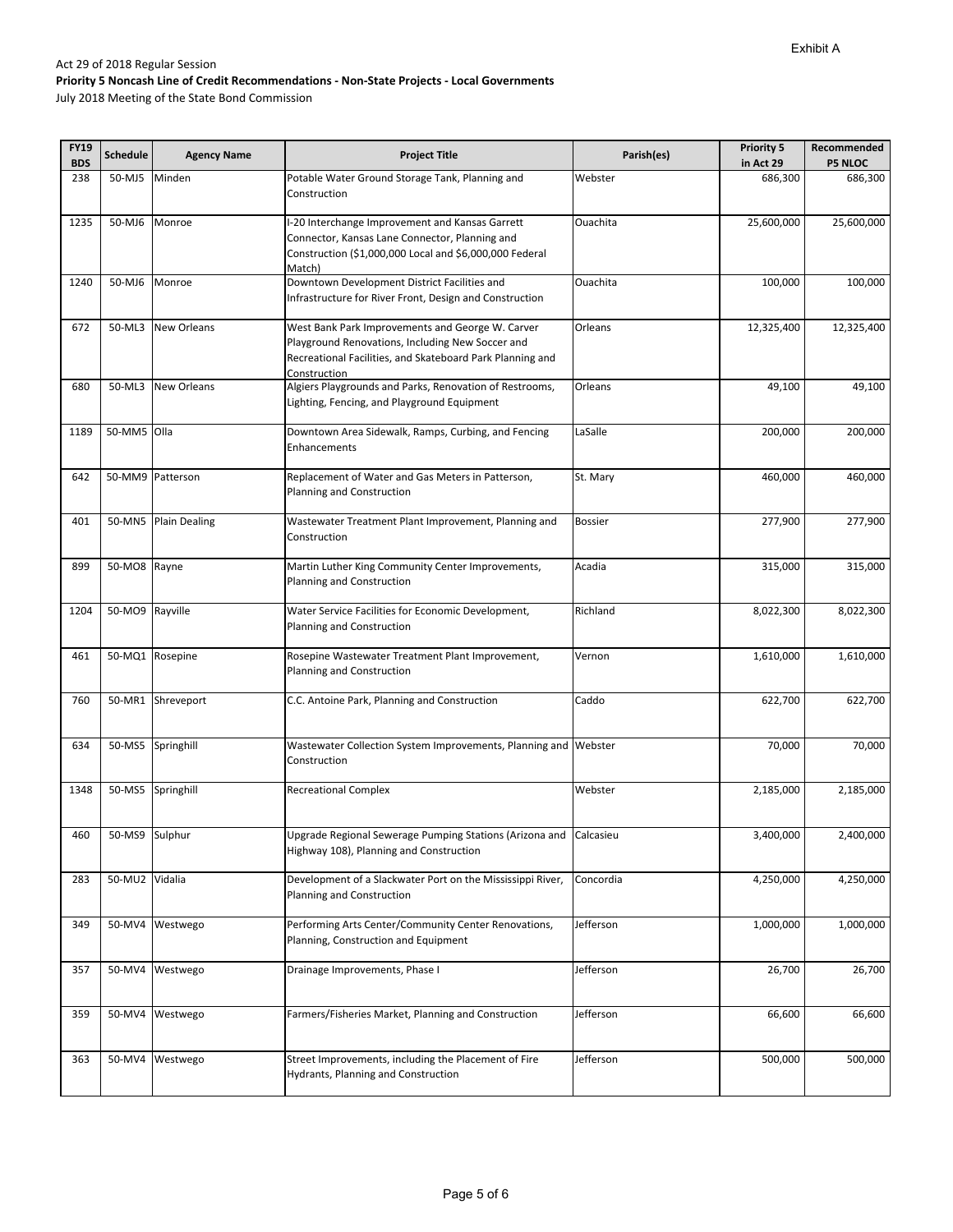July 2018 Meeting of the State Bond Commission

| <b>FY19</b><br><b>BDS</b> | Schedule | <b>Agency Name</b> | <b>Project Title</b>                                                                         | Parish(es) | <b>Priority 5</b><br>in Act 29 | Recommended<br><b>P5 NLOC</b> |
|---------------------------|----------|--------------------|----------------------------------------------------------------------------------------------|------------|--------------------------------|-------------------------------|
| 266                       |          | 50-MW2 Youngsville | Infrastructure Improvements for the Youngsville Sports<br>Complex, Planning and Construction | Lafayette  | 150,000                        | 150,000                       |
|                           |          |                    |                                                                                              |            | <b>Municipalities</b>          | 91,335,000                    |

| 1294 |                                                                                                                                                                  | 50-N05 New Orleans Exhibition<br><b>Hall Authority</b>     | Property Development Project                                                                                                              | Orleans          | 25,000,000 | 25,000,000 |
|------|------------------------------------------------------------------------------------------------------------------------------------------------------------------|------------------------------------------------------------|-------------------------------------------------------------------------------------------------------------------------------------------|------------------|------------|------------|
| 887  | 50-N13                                                                                                                                                           | Chennault International<br><b>Airport Authority</b>        | New Air Cargo Facility, Planning and Construction<br>(\$1,100,000 Local Match)                                                            | Calcasieu        | 2,750,000  | 2,750,000  |
| 468  | 50-NA2                                                                                                                                                           | Lafayette Airport<br>Commission                            | Construction of a New Passenger Facility Terminal at<br>Lafayette Regional Airport, Planning and Construction                             | Lafayette        | 10,200,000 | 6,500,000  |
| 1048 | 50-NC2                                                                                                                                                           | <b>Baton Rouge Recreation</b><br>and Parks Commission      | Children's Museum, Planning and Construction (\$5,000,000<br>Local Match)                                                                 | East Baton Rouge | 145,000    | 145,000    |
| 1049 | 50-NC2                                                                                                                                                           | <b>Baton Rouge Recreation</b><br>and Parks Commission      | Central Community Sports Park, Planning and Construction<br>East Baton Rouge                                                              |                  | 230,000    | 230,000    |
| 1050 | <b>Baton Rouge Recreation</b><br>50-NC2<br>and Parks Commission                                                                                                  |                                                            | Anna T. Jordan Site and Facility Improvements (Non-State<br>Match Required)                                                               | East Baton Rouge | 100,000    | 100,000    |
| 458  | 50-NCJ<br>Ward#5, Calcasieu Parish                                                                                                                               |                                                            | Waterworks District #14 of Replacement of Old Starks Water System Lines and Plugging Calcasieu<br>of Old Wells, Planning and Construction |                  | 50,000     | 50,000     |
| 1019 | 50-NGA                                                                                                                                                           | Lincoln Parish Fire<br>Protection District #1              | Renovations to Existing Facility and Additional Buildings,<br>Acquisition, Planning and Construction                                      | Lincoln          | 120,000    | 120,000    |
| 483  | 50-NNW                                                                                                                                                           | <b>Beauregard Parish</b><br>Waterworks District #3         | Longacre Road Water Plant Improvements, Planning and<br>Construction                                                                      | Beauregard       | 50,000     | 50,000     |
| 455  | 50-NQV                                                                                                                                                           | <b>Beauregard Waterworks</b><br>District #6                | Water System Improvements, Planning and Construction                                                                                      | Beauregard       | 1,505,000  | 1,505,000  |
| 459  |                                                                                                                                                                  | 50-NQW Calcasieu Waterworks<br>District #10                | New Water System, Planning and Construction                                                                                               | Calcasieu        | 750,000    | 750,000    |
| 1319 | Morehouse Parish Sheriff<br>50-NSX                                                                                                                               |                                                            | Operations Center Relocation, Site Development,<br>Renovations and Improvements, Planning and Construction<br>(\$130,000 Local Match)     | Morehouse        | 14,400     | 14,400     |
| 581  | The Union Lincoln Regional<br>Development of Alternative Water Supply from Lake<br>50-NTK<br>Water Supply Initiative<br>D'Arbonne for Lincoln and Union Parishes |                                                            |                                                                                                                                           | Lincoln, Union   | 2,400,000  | 2,400,000  |
| 864  | 50-NUV                                                                                                                                                           | Monroe Downtown<br><b>Economic Development</b><br>District | Monroe Riverwalk, Planning and Construction                                                                                               | Ouachita         | 116,200    | 116,200    |

**39,730,600 Other Local Goverments**

| 1429 | 50-S10 | Calcasieu Parish School           | Renovations to Lake Charles Boston Stadium, Planning and | Calcasieu           | 823,000              | 823.000   |
|------|--------|-----------------------------------|----------------------------------------------------------|---------------------|----------------------|-----------|
|      |        | Board                             | Construction                                             |                     |                      |           |
|      |        |                                   |                                                          |                     |                      |           |
| 637  |        | 50-S18 East Carroll Parish School | Administration Building, Acquisition and Renovation,     | <b>East Carroll</b> | 280.000              | 280.000   |
|      |        | Board                             | Planning and Construction                                |                     |                      |           |
|      |        |                                   |                                                          |                     |                      |           |
| 280  | 50-S63 | West Feliciana Parish             | Julius Freyhan Cultural/Conference Center, Planning and  | West Feliciana      | 1,499,000            | 1,499,000 |
|      |        | School Board                      | Construction                                             |                     |                      |           |
|      |        |                                   |                                                          |                     |                      |           |
|      |        |                                   |                                                          |                     | <b>School Boards</b> | 2.602.000 |

 **2,602,000**

**Total P5 NLOC Recommended 261,128,400**